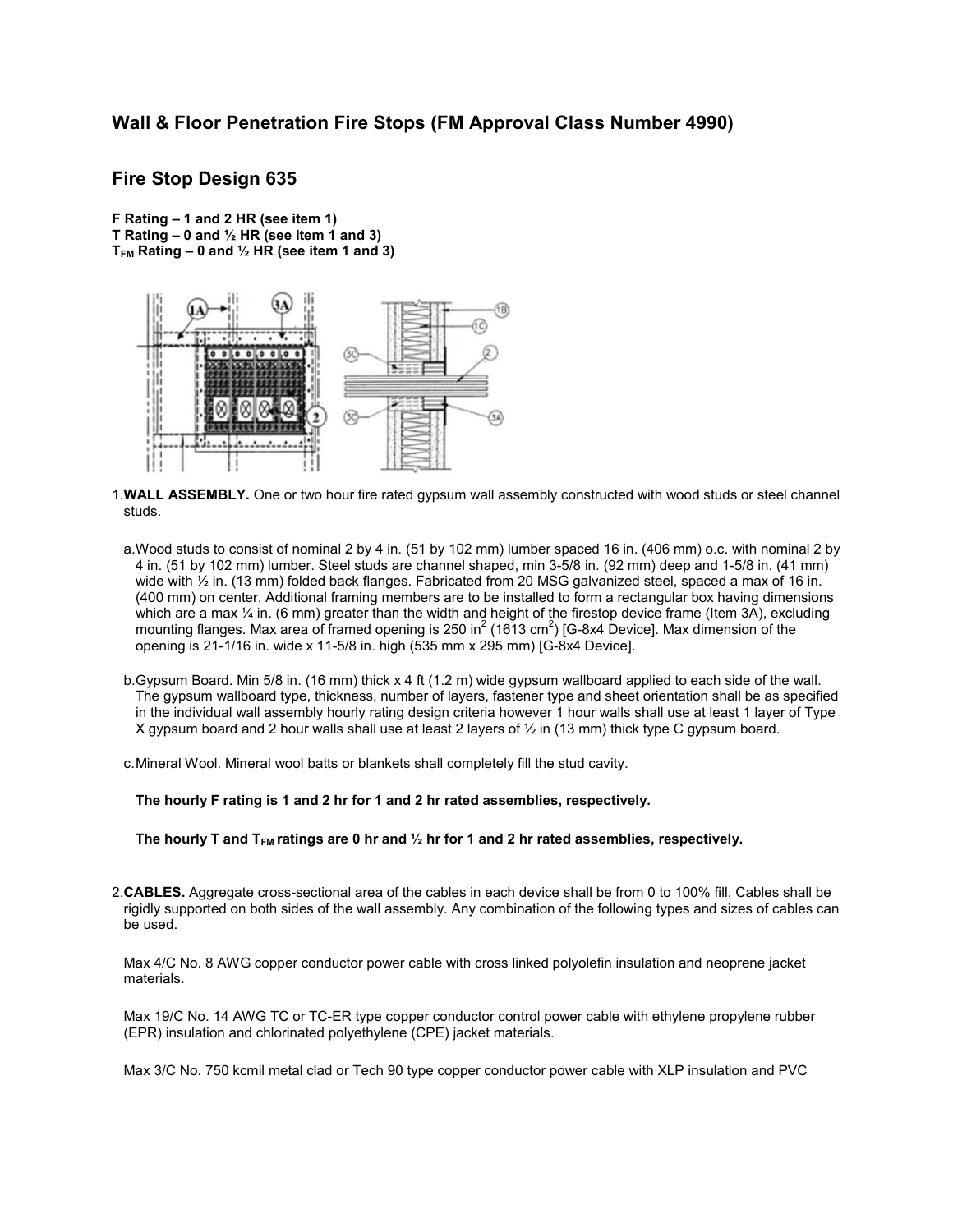jacket material.

Max 3/C No. 500 kcmil copper conductor power cable with ethylene propylene rubber (EPR) insulation and PVC jacket material.

Max 3/C No. 14 AWG MC type copper conductor power cable with XLP insulation and PVC jacket material.

Max 2/C No. 14 AWG metal clad or Tech 90 type copper conductor power cable with XLP insulation and PVC jacket material.

Max 3/C No. 500 kcmil TC or TC-ER copper conductor power cable with Okinite FRM insulation and PVC jacket material

Max 3/C No. 500 MCM TC or TC-ER copper conductor power cable with polyethylene and PVC jacket material

3.FIRESTOP SYSTEM. The firestop system shall consist of the following:

- a.Firestop Devices Each firestop device consists of a rectangular steel frame, multi-diameter elastomeric sealing modules, steel stay plates and a compression unit consisting of a Roxtec Wedge. The firestop device shall be inserted into the framed opening on one side of the wall assembly. The steel flange of each firestop device shall be secured to the steel stud framing of the wall assembly through the gypsum wallboard layer by means of No. 8 x 3 in. (75 mm) long self-drilling, self-tapping steel screws through the predrilled holes spaced a max of 3-1/2 in. (89 mm) on center in the device frame mounting flange. When wood studs are used, fasteners shall be  $\frac{1}{4}x$  3 in. (6.4 x 75 mm) long wood screws. The rectangular opening(s) of each device frame shall be filled with multiple rows of multi-diameter elastomeric sealing modules with a max of one (1) cable per sealing module. The sheets of the multi-diameter sealing module halves are removed one by one until a max gap of 0.04 in. (1 mm) is formed between the two modules halves. When the number of sealing modules exceeds the number of cables, the solid cylindrical cores of the unpenetrated multi-diameter sealing modules shall be left in place or "blank" (solid) sealing modules shall be used. During the installation of the elastomeric sealing modules, thin steel stay plates shall be used to separate the rows of sealing modules and to retain the sealing modules within the steel frame. After installation of the modules, the bolts of the compression unit are tightened to form an effective seal around the penetrants and insert modules. The device shall be installed in accordance with the manufacturer's written installation instructions.
- b. Silicone RTV Sealant (not shown) A min  $\frac{1}{4}$  in. (6 mm) diameter bead of silicone RTV sealant shall be applied as a gasket between the device frame mounting flange and the gypsum wallboard. The sealant bead shall be located between the edge of the opening and the line of fasteners around the entire perimeter of the framed opening.
- c.Packing Material Pieces of minimum 3 in. (75 mm) thick, min 2.8 lbs/ft $^3$  (45 kg/m $^3$ ) density mineral wool batt insulation cut to line the four (4) sides of the through opening within the wall cavity. Pieces are cut to length and tightly friction fit between the framing of the wall opening and cables and in-between cables flush with the wall surface.

### 3a. Frames, Sealing Modules

#### *Frames*

G-2x1; G-2x2; G-2x3; G-2x4; G-4x1; G-4x2; G-4x3; G-4x4; G-6x1; G-6x2; G-6x3; G-6x4; G-8x1; G-8x2; G-8x3; G-8x4;

GH-2x1; GH-2x2; GH-2x3; GH-2x4; GH-4x1; GH-4x2; GH-4x3; GH-4x4; GH-6x1; GH-6x2; GH-6x3; GH-6x4; GH-8x1; GH-8x2; GH-8x3; GH-8x4;

GH-2x1 FL100; GH-2x2 FL100; GH-2x3 FL100; GH-2x4 FL100; GH-4x1 FL100; GH-4x2 FL100; GH-4x3 FL100; GH-